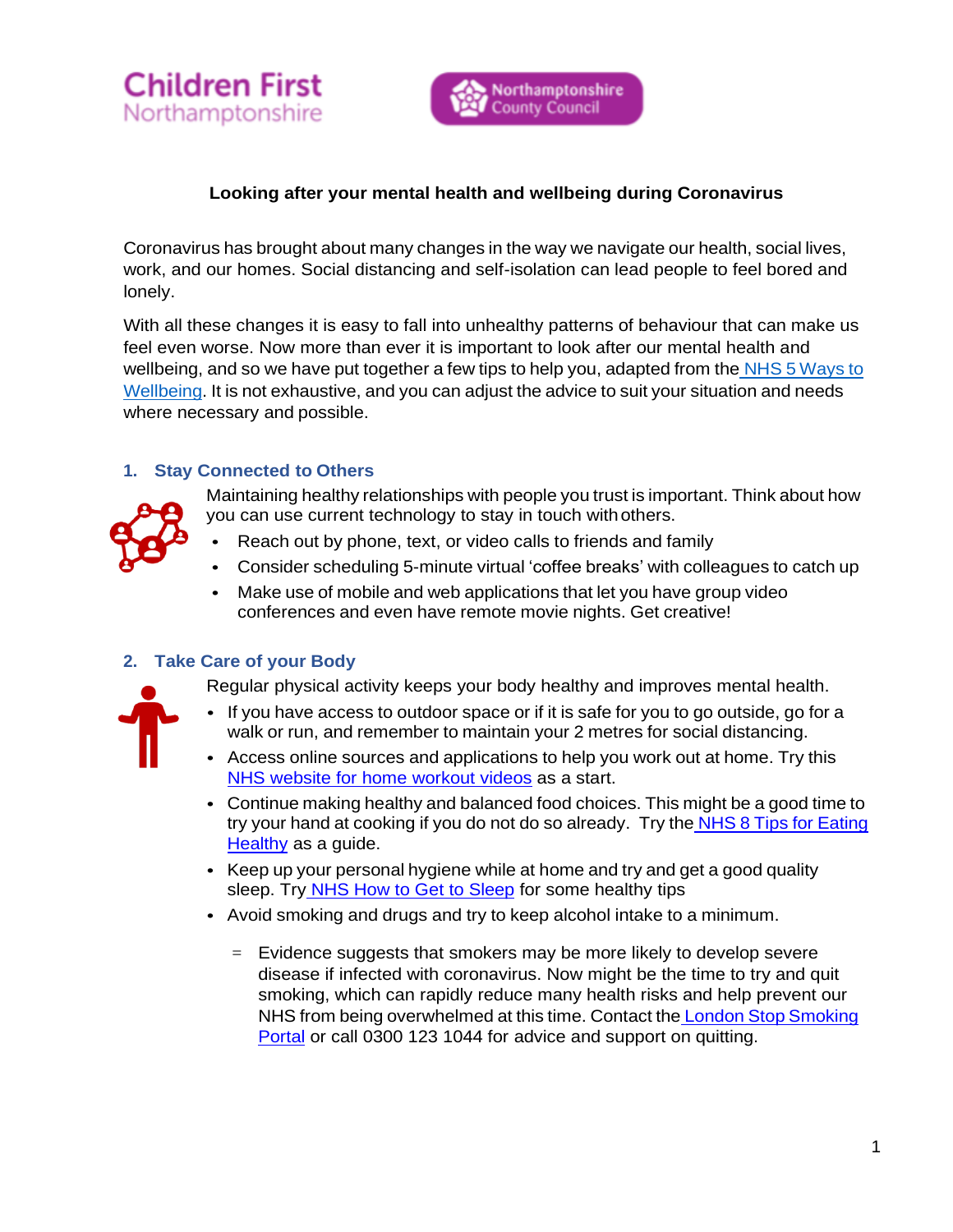



## **3. Find Things You Enjoy Doing**



- It is important to find time for the small joys in life that can give you 'micro-boosts' to your happiness and mental health.
- Make time to keep up the hobbies that you enjoy while at home.
- Try finding a new hobby! Learning a new skill can keep you engaged and improve your mental wellbeing. There are many applications and online tools to do this – try learning a new language, or take up singing, drawing or painting, or exercising.

### **4. Give to Others**



Acts of kindness create a sense of purpose, self-worth, and help connect us with other people. There may be people in your community that require additional assistance or support during this time.

- Try to help others through peer support and checking in via phone, email, video, or other online applications.
- Remember, your friends, loved ones, and colleagues are likely having similar experiences and concerns to you, so we can all lend a helping hand to support one another.

### **5. Be Mindful**



Being aware of the current world around us and how it affects our own thoughts, feelings and body is known as "mindfulness" and is crucial to keeping good mental health and wellbeing. There are a number of mindfullness online and mobile applications available. To find out about mindlfulness visit the NHS Mindfullness page.

Below are some other practical tips you can use.

### **Keep a regular routine and try to stick to it.**

• A lack of routine can make us feel lost, anxious and isolated. Try to keep a regular structure to your day – if you are working from home take the time to get ready in the morning, get dressed, make a to-do list, or even create a new schedule for yourself.

### **Plan ahead**

Ensure you have essential items and access to the things you need in everyday life can help prevent anxiety and stress.

- Co-ordinate with family and friends or a delivery service to ensure you can receive household supplies.
- If you have medications you regularly use, contact your GP or local pharmacy to see if you can get medication orders on repeat prescription either by phone or online consultation.
- If you see your doctor regularly for a mental or physical health condition, call